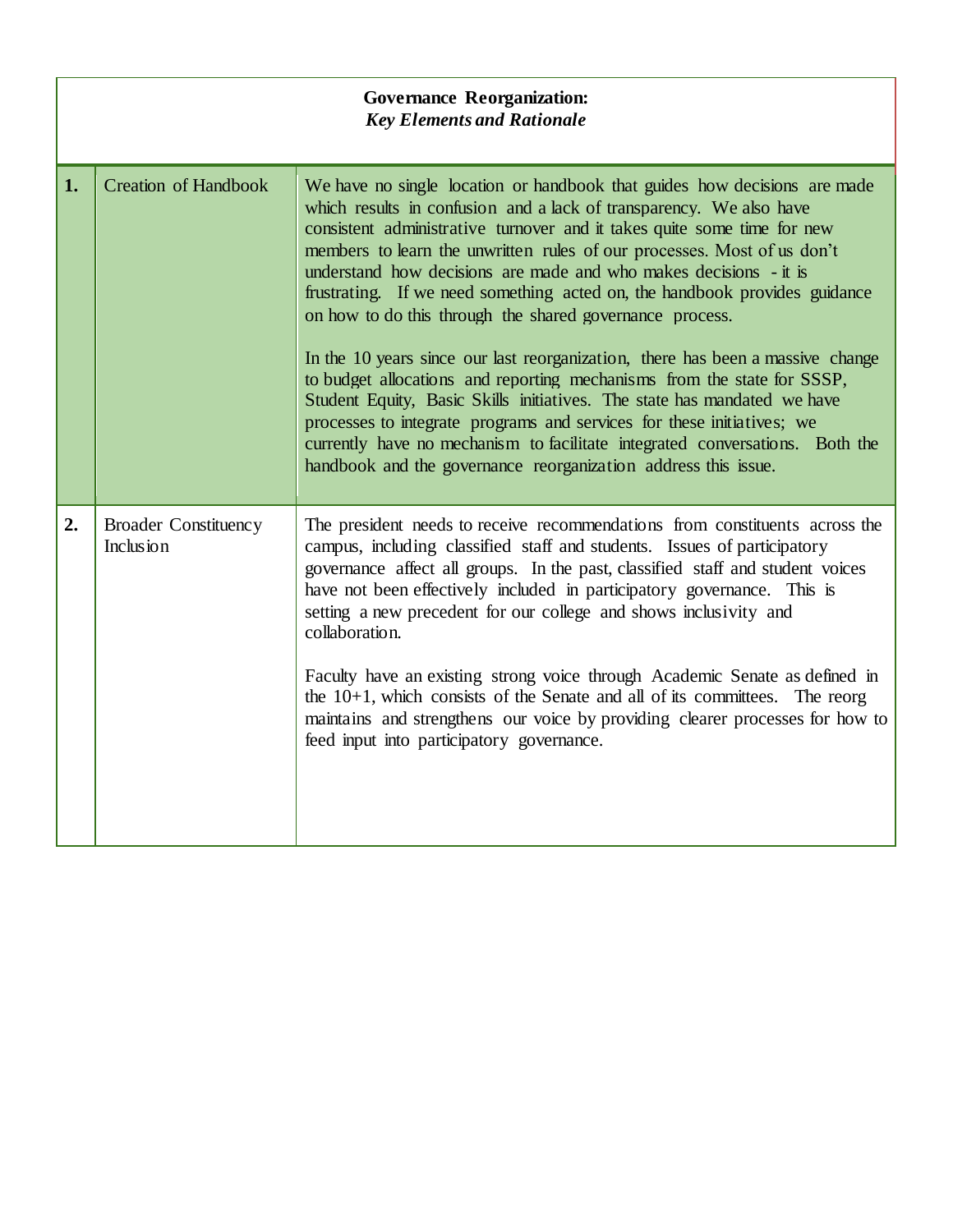| 3. | Separate Budget<br>Committee | In the current Planning and Resources Council (PRC), the budget is a regular<br>item on the agenda; however, it is quite complex, particularly with the<br>increase in "categorical" funding from the state. Also, budget issues and<br>reports vary in format and information as the role of the VPAS has changed<br>over the years. The inconsistency in the manner of addressing budget issues<br>has resulted in confusion. Having a separate Budget Committee raises the<br>levels of clarity and transparency to the topic of funding.<br>One goal of the reorg process is to help our overall ability to plan independent<br>of the existing budget and then implement items within the current budget,<br>versus planning based on a projected budget that changes considerably within<br>each fiscal year.<br>A separate Budget Committee with college-wide constituency representation<br>allows for a larger group of people to gain expertise on the workings of state<br>and local budget matters. These members can then become a resource for<br>their respective constituencies. A separate Budget Committee will also<br>provide a greater level of transparency about the budget, budgetary decisions,<br>as well as recording the work of the committee, which has previously not<br>been possible at Grossmont College.                                                                    |
|----|------------------------------|----------------------------------------------------------------------------------------------------------------------------------------------------------------------------------------------------------------------------------------------------------------------------------------------------------------------------------------------------------------------------------------------------------------------------------------------------------------------------------------------------------------------------------------------------------------------------------------------------------------------------------------------------------------------------------------------------------------------------------------------------------------------------------------------------------------------------------------------------------------------------------------------------------------------------------------------------------------------------------------------------------------------------------------------------------------------------------------------------------------------------------------------------------------------------------------------------------------------------------------------------------------------------------------------------------------------------------------------------------------------------------------------------------------|
| 4. | <b>Staffing Committee</b>    | This is an overarching committee that will develop a long-term staffing plan<br>that is aligned with our Educational Master Plan and strategic goals, as<br>opposed to our current system where we only focus using a 12-month lens.<br>The Staffing Committee does not replace nor take on the functions of the two<br>staffing prioritization committees: Faculty Staffing Prioritization Committee<br>and Classified Staff Prioritization Committee. The Staffing Committee<br>collaborates with the two prioritization committees to ensure that the long-<br>term staffing plan is reflected in the rubric that the two committees will use in<br>their work. This process requires mutual agreement.<br>The Faculty Staffing Prioritization Committee uses the rubric to prioritize<br>staffing requests from program review reports; a parallel process occurs with<br>Classified Staffing prioritization committee. Each prioritization committee<br>shares their annual list with the Staffing Committee which then also looks at<br>other available information i.e., budget forecasts and FON. This increases<br>transparency as this part of the process is currently not a matter of<br>participatory governance. All pertinent information is then forwarded to<br>College Council.<br>The Chair of the Faculty Staffing Prioritization Committee sits as a member<br>of the Staffing Committee. |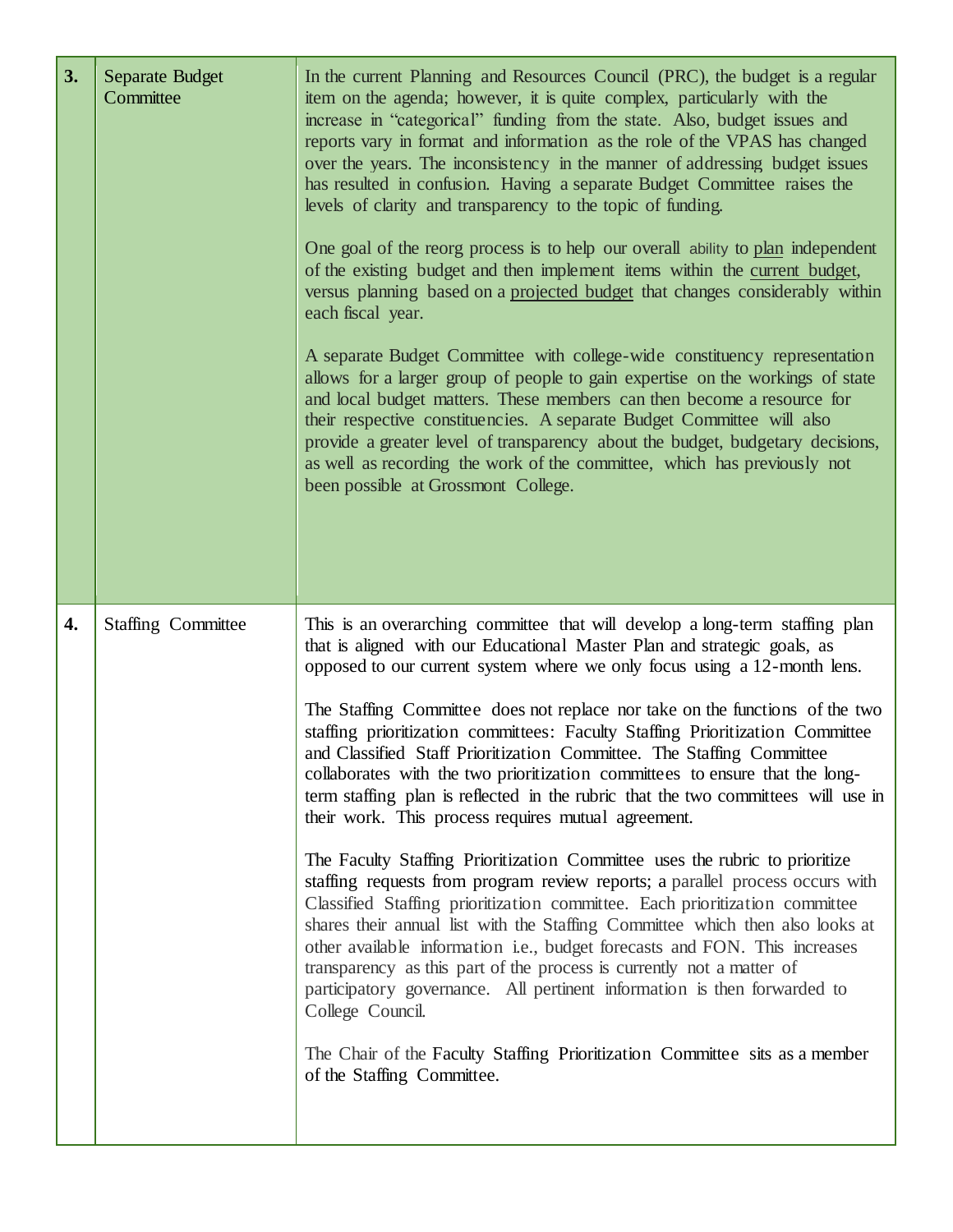| 5. | Training for Chairs $\&$<br><b>Members</b> | All chairs and members will be trained on their roles within the new<br>structure. There will be online access for people who can't attend in person.<br>Formalized training creates a consistent process that is sustained<br>institutionally rather than relying on person-to-person training. Training also<br>standardizes meeting processes with templates for meeting agendas, minutes,<br>consensus-building, and meeting facilitation tools. Training topics will also<br>include Academic Senate 10+1 matters to better inform ALL constituent<br>groups.                                                                                                       |
|----|--------------------------------------------|--------------------------------------------------------------------------------------------------------------------------------------------------------------------------------------------------------------------------------------------------------------------------------------------------------------------------------------------------------------------------------------------------------------------------------------------------------------------------------------------------------------------------------------------------------------------------------------------------------------------------------------------------------------------------|
| 6. | Annual Evaluation                          | The handbook will be reviewed on an annual basis by the College Council<br>and its standing committees, and updated as needed, per ACCJC standards.<br>This will ensure the document stays current and up to date. The review<br>process will also prompt committee members to revisit the handbook and<br>consider whether the breadth and depth of their discussions align with their<br>charge and responsibilities.                                                                                                                                                                                                                                                  |
| 7. | Consensus                                  | The purpose of quorum is to keep the work moving forward and to be fair<br>minded and inclusive of all stakeholders. Consensus is not about majority;<br>rather it's about agreement at a 75% threshold. Also, consensus cannot occur<br>without most members from any one constituency (i.e., absent.) We've never<br>had a checks and balances system like this before. The shared governance<br>process needs to represent a balanced recommendation to the president. This<br>is a substantial improvement over our current standard which only requires a<br>majority of members be in attendance and a vote of more than 50% present to<br>move something forward. |
| 8. | Standard Templates for<br>Agendas/Notes    | The creation of standardized templates for agendas and notes creates<br>consistency for how information is organized, disseminated and stored. This<br>will create a more efficient process for many classified professionals,<br>committee chairs and committee members.<br>In the future, this also will make it easier for everyone to find information<br>about a topic, to clearly see the meeting minutes and notes, and allows for<br>notes and agendas to be compiled into a searchable database. It is understood<br>that a centralized website, or easily-found weblink will be developed to<br>accommodate this goal.                                         |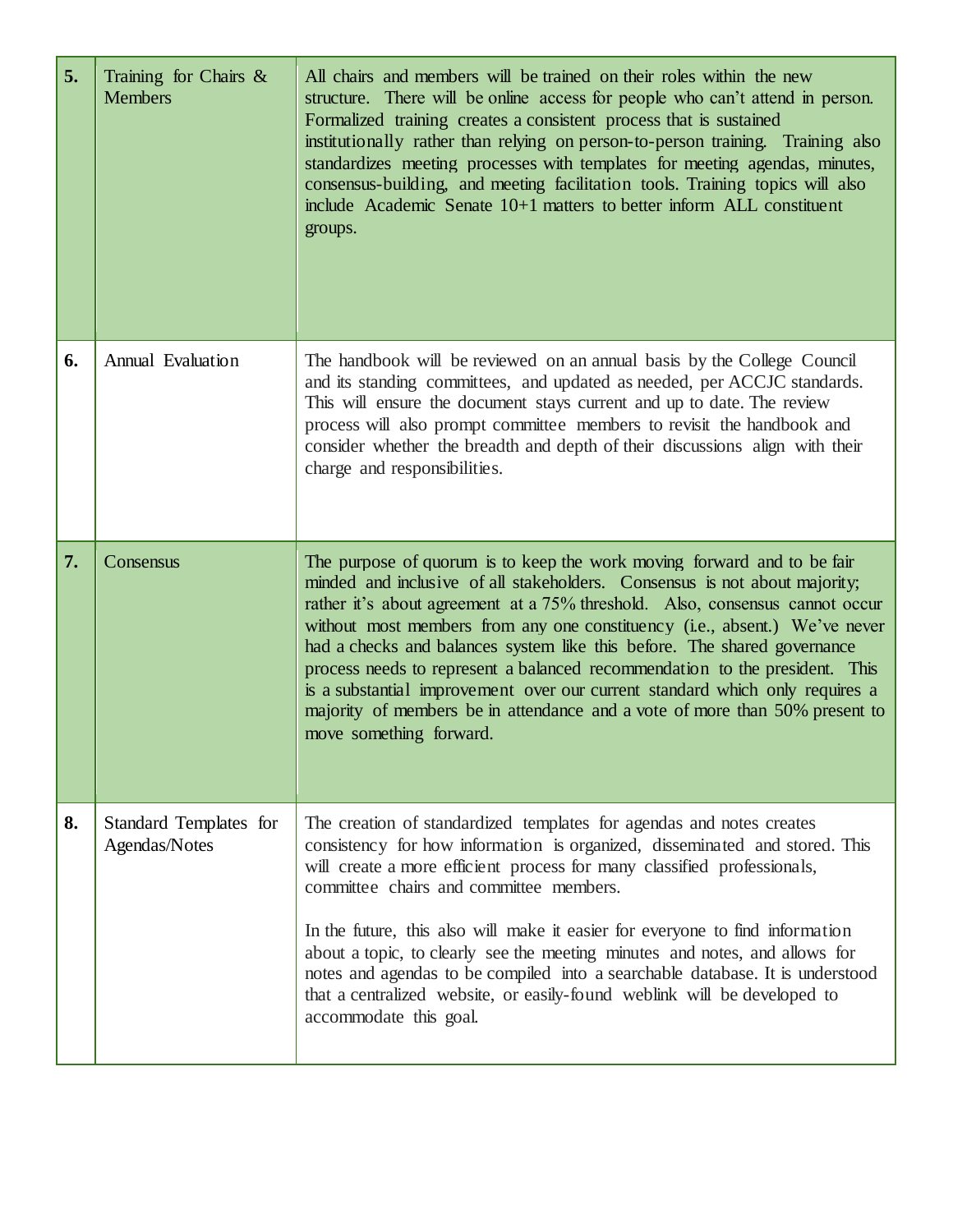| 9.  | Clear Agendas and<br><b>Notes Posting Locations</b><br>and Timelines | The new proposed structure would provide timelines and a specific,<br>centralized location for accessing agendas and notes from the meetings. This<br>will add a high level of organizational transparency and enable<br>communication into and out of the shared-governance structure. The basic<br>goal is that by setting these standards/guidelines, members of the committee<br>and community can gather information about who, where, when, and what a<br>committee discussed. This makes it possible to trace a topic/idea/issue<br>through the structure, while it also encourages participation by providing<br>access to current and ongoing conversations.                                                                                                                                                                                                                                                                                                                                                                                                                                                                                                                                                                                                                                                                                                                                                                                                                                                                                                   |
|-----|----------------------------------------------------------------------|-------------------------------------------------------------------------------------------------------------------------------------------------------------------------------------------------------------------------------------------------------------------------------------------------------------------------------------------------------------------------------------------------------------------------------------------------------------------------------------------------------------------------------------------------------------------------------------------------------------------------------------------------------------------------------------------------------------------------------------------------------------------------------------------------------------------------------------------------------------------------------------------------------------------------------------------------------------------------------------------------------------------------------------------------------------------------------------------------------------------------------------------------------------------------------------------------------------------------------------------------------------------------------------------------------------------------------------------------------------------------------------------------------------------------------------------------------------------------------------------------------------------------------------------------------------------------|
| 10. | <b>Constituent-Based</b><br>Approach                                 | This concept changes our sense of how we represent a constituency. Instead<br>of "I represent myself" or "I represent my division," it is "I represent<br>Academic Senate and all faculty." It's a fundamental intervention for our<br>major communication problem. If every person is representing a different<br>division or department, we have no mechanism for consensus-building<br>because there is no clear way to ensure broad communication to divisions and<br>inclusive feedback from them. Aligning communications with the frequent<br>Academic Senate meetings gives a central place to bring information and take<br>it back; meeting minutes are regular, easily accessible, timely and organized.<br>The information can come to Academic Senate, where we meet every 2<br>weeks with 80+ faculty from all departments, versus at a division meeting,<br>that takes place 2 times a year. Information will also be posted on the<br>Academic Senate website.<br>Additionally, this places less responsibility on individuals to take thorough<br>notes and craft their own way to communicate to whom they represent.<br>It is worth noting that this does not require that every member of a<br>constituency on a committee offer the same perspective and/or votes<br>uniformly - but it does increase the capacity of all members to have<br>appropriate feedback to and from the faculty.<br>We have reorganized the participatory governance committees so that there<br>no longer "division reps." All faculty represent the Academic Senate on |
|     | Constituency<br>Communication within<br>Academic Senate              | participatory governance committees. This actually makes communication<br>much simpler and more transparent. For example, with a centralized spot on<br>the web, the Senate President can easily link the agendas and meeting notes<br>for all the meetings since the last senate meeting. All Senators can read the<br>ones they want (president reads them all)- and a faculty will know who the<br>Senate reps are to offer feedback to. Also, when something requires feedback<br>from faculty- the reps can come to Senate instead of trying to figure out how<br>to get in touch with their division. How we choose to appoint our reps from<br>the Senate is up to us. If, for example, we decide that broad representation<br>from across campus is important, then we can write that into our selection<br>criteria for committee appointments. On a side note, we will still have<br>division reps on Senate committees.                                                                                                                                                                                                                                                                                                                                                                                                                                                                                                                                                                                                                                      |